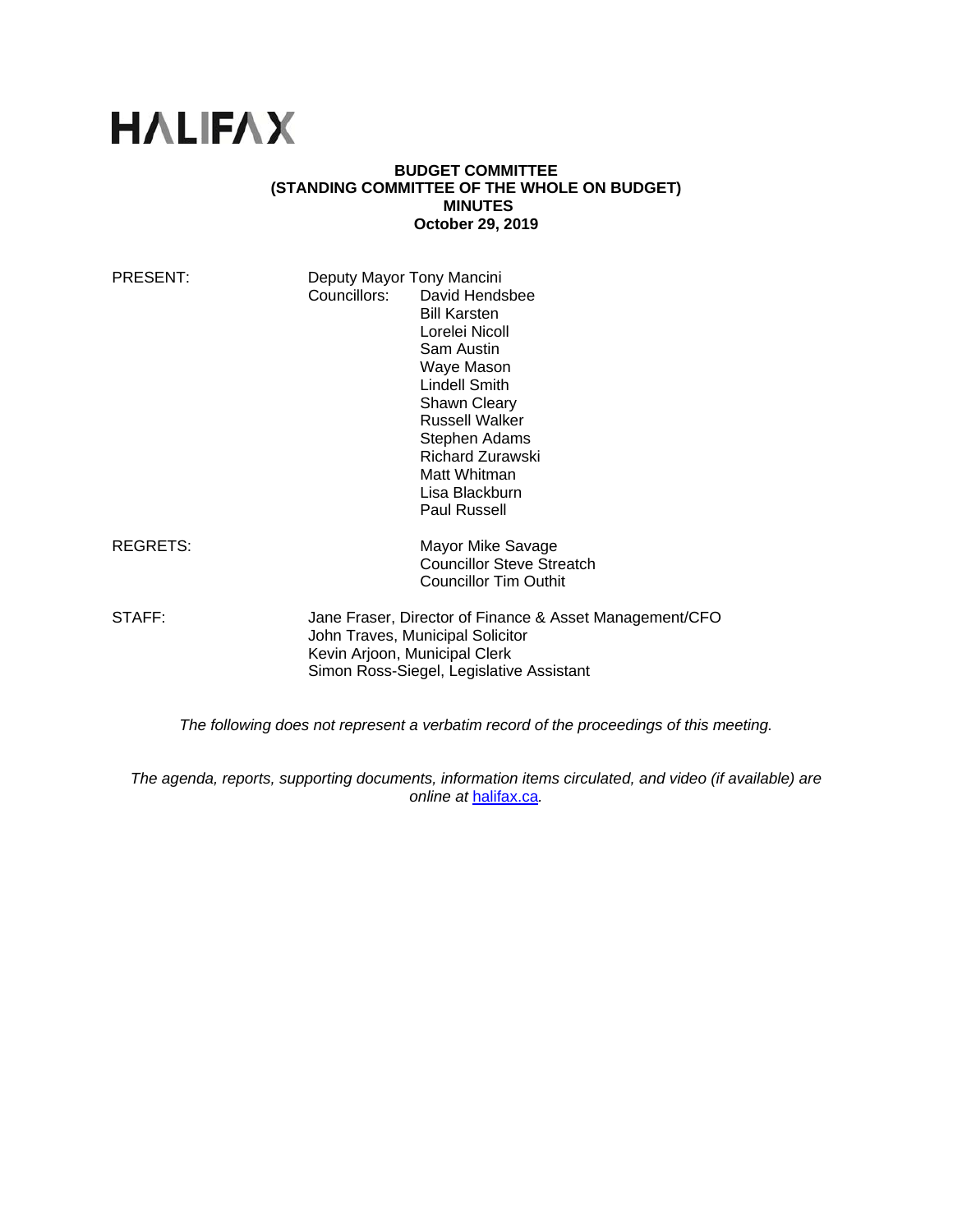*The meeting was called to order at 9:32 a.m. and adjourned at 12:05 p.m.*

# **1. CALL TO ORDER**

Deputy Mayor Mancini, Chair called the meeting to order at 9:32 a.m. in Council Chamber, 3rd Floor City Hall, 1841 Argyle Street, Halifax.

## **2. APPROVAL OF THE MINUTES – September 20 and 24, 2019**

MOVED by Councillor Zurawski, seconded by Councillor Mason

**THAT the minutes of September 20 and 24, 2019 be approved as circulated.** 

### **MOTION PUT AND PASSED.**

**3. 2017-2021 Multi-year Priority Outcomes Update i) Presentation ii) Public Participation iii) Debate** 

The following was before Budget Committee:

- A staff recommendation report dated October 11, 2019
- Revised Attachment A Transportation Priority Outcome Area
- Correspondence from Norm Collins
- A staff presentation

Jacques Dubé, Chief Administrative Officer, delivered a presentation on the 2017-2021 Multi-year Priority Outcomes and responded to questions.

Deputy Mayor Mancini reviewed the rules of procedure for public participation and invited anyone wishing to speak to come forward.

**Collin May**, a Dartmouth resident, has recently traveled and gained an appreciation for the scope and breadth of HRM's services and the prompt, polite and professional assistance provided by staff. The speaker attended the April 15<sup>th</sup> meeting of the Board of Police Commissioners and was concerned to learn about a capital budget which included funding for an armored car. May expressed concern about there having been insufficient communication between the Chair of the Board and Council regarding this purchase.

Deputy Mayor Mancini called three times for any other for members of the public to come forward for public participation, and there was none.

MOVED by Councillor Zurawski, seconded by Councillor Nicoll

### **THAT Halifax Regional Council:**

**1. Adopt the 2020/21 Priority Outcomes as set out in the revised Attachment A of the staff report dated October 11, 2019.** 

**2. Direct the Chief Administrative Officer to proceed to prepare the 2020/21 Budget and Business Plan in support of Council's Priority Outcomes and consistent with the Outcome Plans as presented in attachment C of the staff report dated October 11, 2019.** 

**MOTION PUT AND PASSED.**